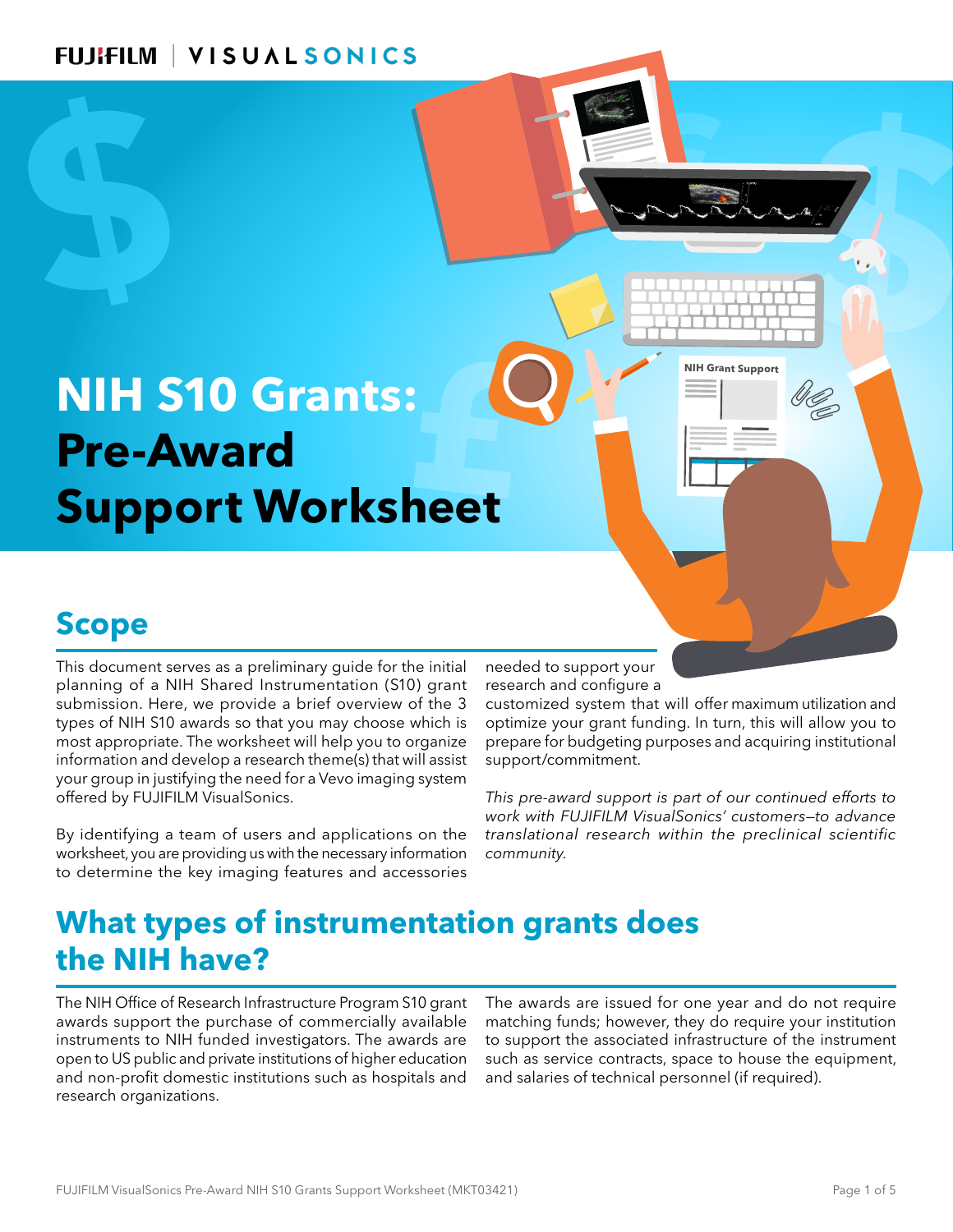

### **Three types of S10 awards**

| <b>Three types of S10 awards</b>                     |                                                                                                                                                                      |                                                                                  |                                                                                                                                                                                                                                                                                                                      |  |  |  |  |  |
|------------------------------------------------------|----------------------------------------------------------------------------------------------------------------------------------------------------------------------|----------------------------------------------------------------------------------|----------------------------------------------------------------------------------------------------------------------------------------------------------------------------------------------------------------------------------------------------------------------------------------------------------------------|--|--|--|--|--|
| <b>S10 Award Type</b>                                | <b>Shared Instrument</b><br><b>Grant Program (SIG)</b>                                                                                                               | <b>High-End</b><br><b>Instrumentation</b><br><b>Grant Program (HEI)</b>          | <b>Shared Instrumentation</b><br>for Animal Research<br><b>Grant Program (SIFAR)</b>                                                                                                                                                                                                                                 |  |  |  |  |  |
| <b>Dollar Range</b>                                  | \$50K-\$600K                                                                                                                                                         | \$600,001-\$2M                                                                   | \$50K-\$750K                                                                                                                                                                                                                                                                                                         |  |  |  |  |  |
| <b>Support Type</b>                                  | Single instrument<br>purchase or upgrade                                                                                                                             | Single instrument<br>purchase or upgrade                                         | Multiple instruments<br>purchase or upgrade that<br>supports animal research<br>(doesn't support single<br>instruments, no single<br>instrument in the cluster<br>can be less than \$20K)                                                                                                                            |  |  |  |  |  |
| <b>Vevo Imaging System</b><br><b>Recommendations</b> | Vevo® 2100 to Vevo®<br>3100 upgrade; purchase<br>of a new Vevo® 3100;<br>adding the LAZR-X to<br>an existing Vevo® 3100;<br>or LAZR-X* (with some<br>configurations) | Vevo <sup>®</sup> LAZR to LAZR-X<br>upgrade or purchase<br>of a new Vevo® LAZR-X | Vevo <sup>®</sup> 2100 to Vevo <sup>®</sup> 3100<br>upgrade in combination<br>with other equipment;<br>purchase of a new Vevo®<br>3100 in combination<br>with other equipment;<br>adding the LAZR-X to an<br>existing Vevo® 3100 in<br>combination with other<br>equipment; or LAZR-X*<br>(with some configurations) |  |  |  |  |  |

These grants that support FUJIFILM VisualSonics Vevo imaging systems are meant to be shared among investigators. Therefore, regardless of the S10 award that you are applying for, you must have a **minimum of 3 Principal Investigators**  that demonstrate substantial need for the requested instrument and have active NIH grants.

*The NIH does not intend for these awards to be used to purchase equipment used in clinical trials or billable procedures.*

All funding opportunities in the S10 program (Shared Instrumentation Grant-SIG, Shared Instrumentation for Animal Research Grant-SIFAR, and the High-End Instrumentation Grant-HEI) have a deadline of **May 31**, Scientific Review Sept-Nov, Advisory Council Review January, Award Start Date February.

Please visit the NIH's website for more details regarding these grants: **[https://orip.nih.gov/construction-and-instruments/](https://orip.nih.gov/construction-and-instruments/s10-instrumentation-programs) [s10-instrumentation-programs](https://orip.nih.gov/construction-and-instruments/s10-instrumentation-programs)**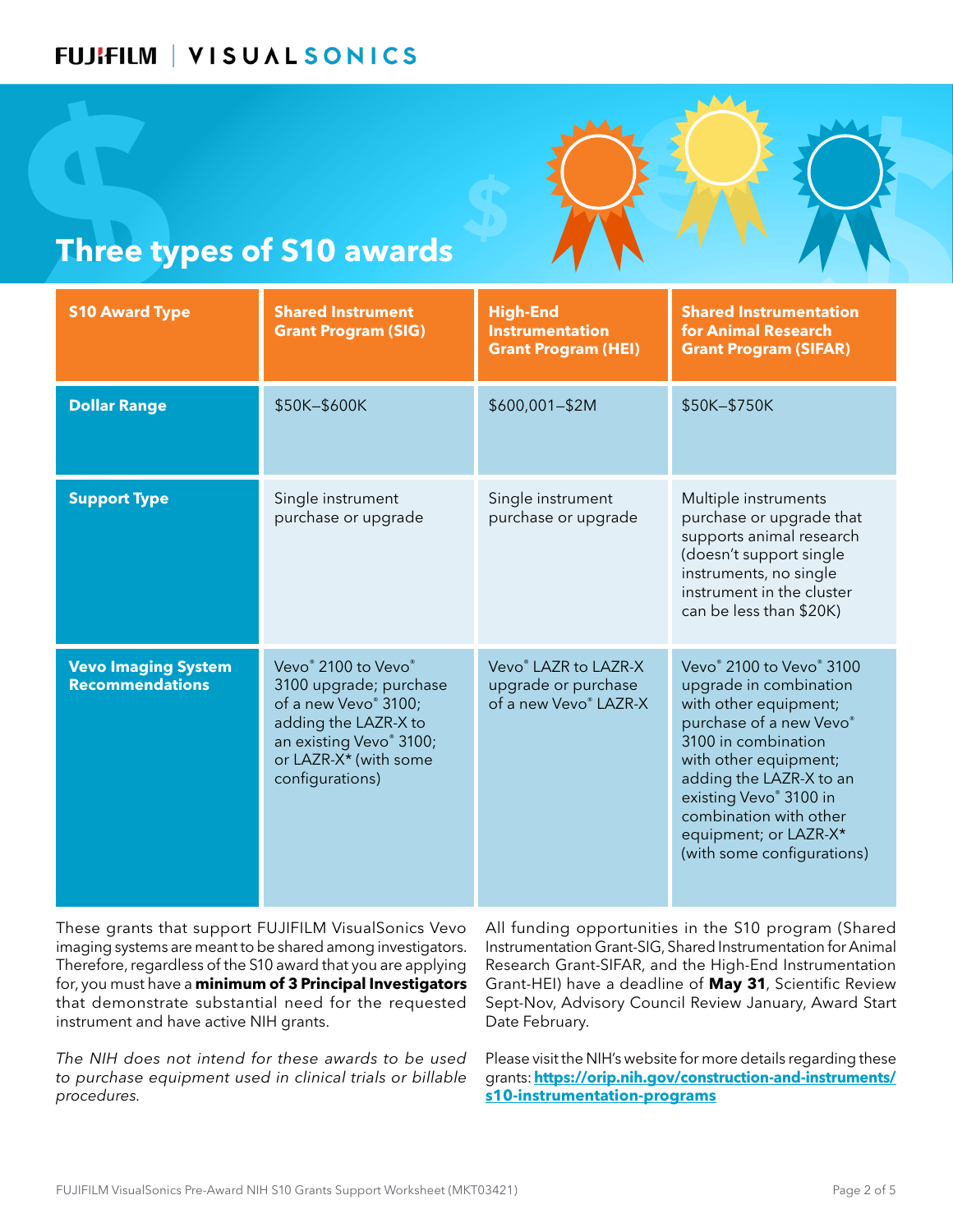## **Steps to fill in the worksheet**

**\$ \$ \$** Fill in the information in Columns 1-6. When filling out the PDF form, open in Adobe Acrobat and type out the information in the fields provided. Once completed, re-save the PDF.

#### **1. Investigators**

chick e<br>cats, h<br>estigators<br>in should<br>will be in<br>lls in the<br>ted users.<br>heing This column should contain the name(s) of the investigators that will be using the machine. Row 1 of this column should contain the name of the main investigator that will be in charge of the grant application. Subsequent cells in the column should contain the names of all other interested users.

#### **2. NIH Funding**

rcher has curre<br>end. **Please ir<br>ource.**<br>ed investigato<br>pplication. Ho This column should indicate if the researcher has current NIH funding and the year that funding will end. Please indicate

Friending and the year that funding will end. They have funding from a different source.<br> **NOTE:** it is not required that all proposed inversion.<br>
NIH funding to take part in the grant applicar<br>
the S10 awards require that NOTE: it is not required that all proposed investigators have NIH funding to take part in the grant application. However, the S10 awards require that a "Major User" group of 3 or more investigators have current NIH-funded research awards (i.e. D, K, P, R, and U mechanisms are acceptable). This "Major User" group must be responsible for 75% of the machine usage.

#### **3. Research Area/Department**

This column should contain information on the general research interest of the individual. These topics could include cardiology, cancer, vascular biology, developmental/ embryology, neurology, organ pathology (kidney or liver diseases), ophthalmology, etc.

#### **4. Models/Developmental Stage**

**€**

This column should contain information about the models you are using/proposing. Examples of models include chick embryos, zebrafish, mice, rats, rabbits, primates, dogs, cats, horses, etc. Developmental stage can be classified as embryo, neonate, or adult.

#### **5. Disease/Treatment**

This column should contain information about the disease being studied, how the disease is being induced, the anatomical site(s) of interest, and what the potential treatment(s) being researched is (if applicable). *Please include any additional information relevant to the experiments.*

se is being induced, the<br>and what the potential<br>is (if applicable). Please<br>relevant to the experiments.<br>failure induced through<br>y artery, looking specifically<br>also interested in examining<br>in cells will be injected in the<br>i For example: "ischemic heart failure induced through permanent ligation of the coronary artery, looking specifically at the left ventricle of the heart but also interested in examining renal perfusion. DiR-labelled stem cells will be injected in the left ventricle using ultrasound guidance followed over time using photoacoustic imaging. We also hope to monitor the restoration of oxygen levels in the myocardium over time using photoacoustics."

#### **6. Parameters Evaluated**

This column should include specific measurements that the investigator is interested in.

For example: "Cardiac function including 4D volume measurements and strain parameters. We are also interested in seeing how the labelled stem cells can restore oxygen saturation to the heart overtime." *This section can also be left blank if you are unsure how the Vevo Imaging System can assist with your research.*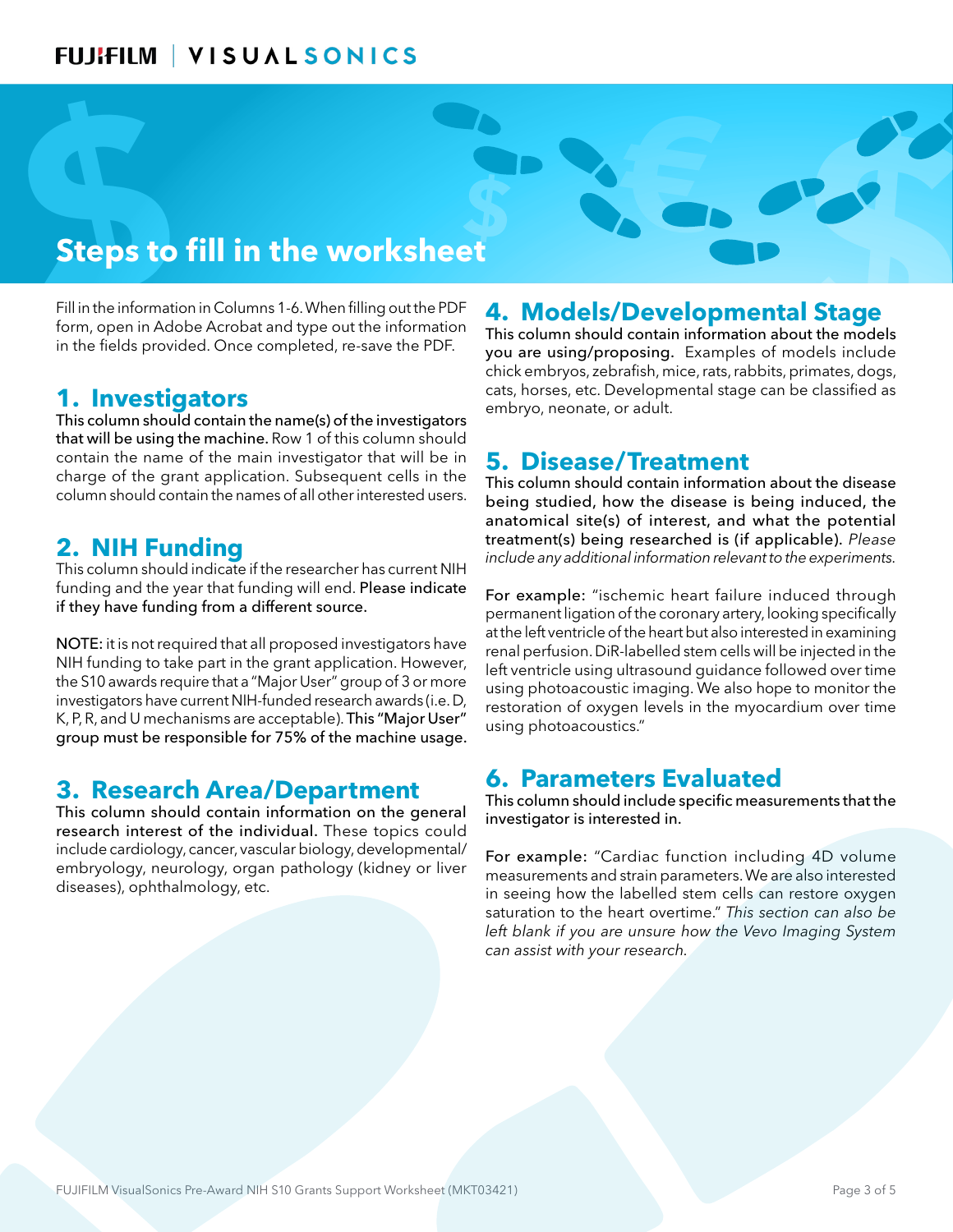### FUJIFILM | VISUAL SONICS

| Investigator(s) | <b>NIH Funding</b> | <b>Research Area/</b><br><b>Department</b> | Model/Stage | Disease/<br><b>Treatment</b> | <b>Parameters</b><br><b>Evaluated</b> |
|-----------------|--------------------|--------------------------------------------|-------------|------------------------------|---------------------------------------|
|                 |                    |                                            |             |                              |                                       |
|                 |                    |                                            |             |                              |                                       |
|                 |                    |                                            |             |                              |                                       |
|                 |                    |                                            |             |                              |                                       |
|                 |                    |                                            |             |                              |                                       |
|                 |                    |                                            |             |                              |                                       |
|                 |                    |                                            |             |                              |                                       |
|                 |                    |                                            |             |                              |                                       |
|                 |                    |                                            |             |                              |                                       |
|                 |                    |                                            |             |                              |                                       |
|                 |                    |                                            |             |                              |                                       |
|                 |                    |                                            |             |                              |                                       |